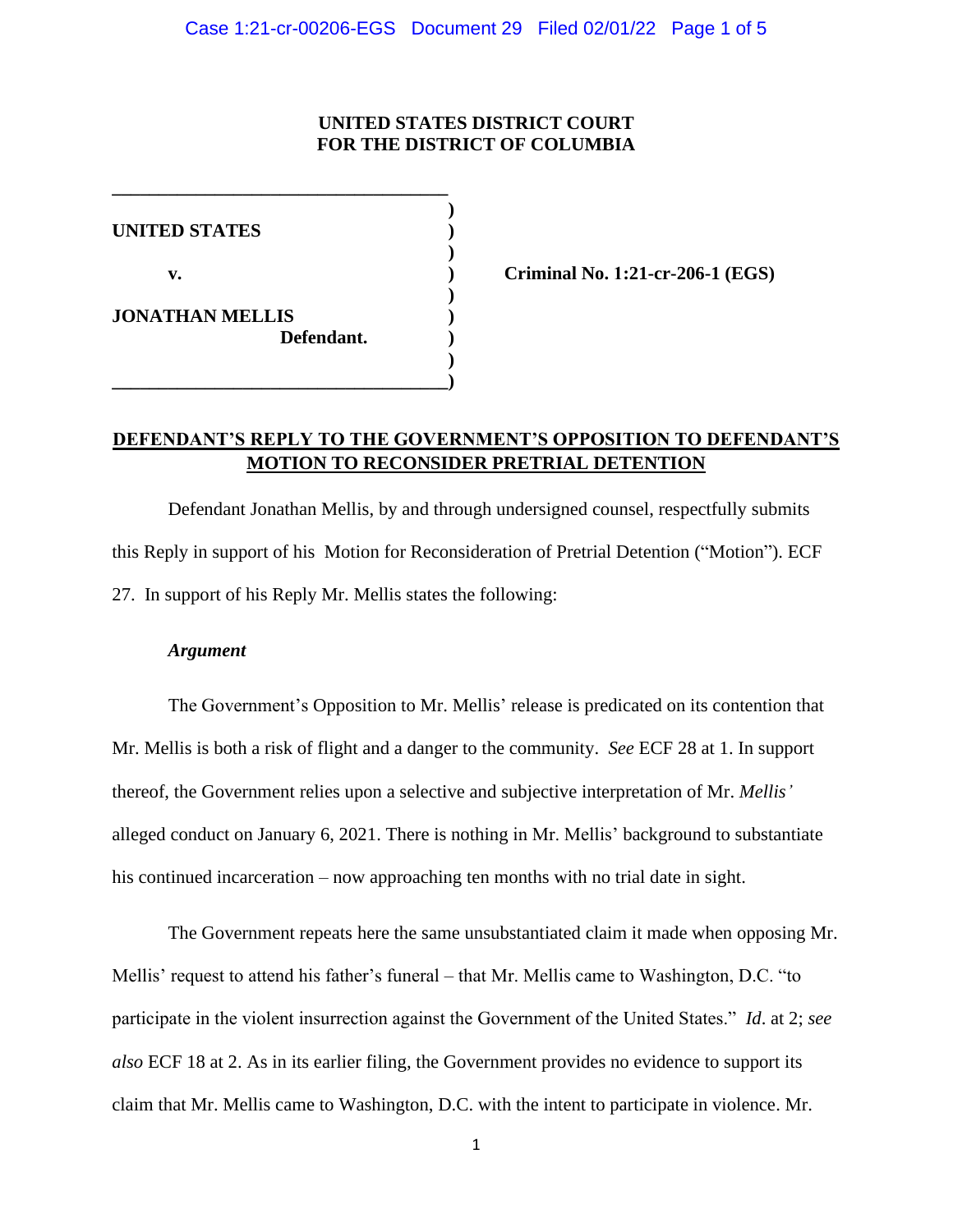#### Case 1:21-cr-00206-EGS Document 29 Filed 02/01/22 Page 2 of 5

Mellis came to the District of Columbia to attend a peaceful, political rally. He traveled alone, he made no plans or arrangements beyond attending the scheduled rally at the Ellipse, and he did not bring any weapons, body armor, or other items to use in a "violent insurrection."

Similarly untethered from the evidence is the Government's unsupported claim that Mr. Mellis brought a large stick "to use to the Capitol (*sic*)." *See* ECF 28 at 4. This is also untrue – in fact, a video provided to the Court as an exhibit to Mr. Mellis' Motion shows that he was handed the stick by another individual amidst the ongoing chaos and confusion occurring at the Capitol.<sup>1</sup> The Government has attempted to frame Mr. Mellis' conduct and intention on January 6 without supporting evidence.

Mr. Mellis' alleged assaultive conduct encompasses only seconds and is contemporaneous with the injury and apparent death of another protestor directly in front of Mr. Mellis. Mr. Mellis' Motion lays out in detail and with reference to multiple video sources the harrowing and traumatizing circumstances of Roseland Boyland's apparent death close to him. *See* ECF 27 at 5.

The Government dismisses the trauma Mr. Mellis experienced witnessing someone possibly die in front of him amidst a violent struggle. In a series of conclusory statements, the Government derides Mr. Mellis' desire to protect the unknown stranger whose limp body was dragged in front of him as "insulting" or an "affront" to the officers at the Capitol on January 6. ECF 28 at 10, 14. Yet the Government fails to explain the basis for its outright dismissal of Mr. Mellis' experience and perspective. Conversely, as detailed in his Motion, Mr. Mellis is clearly seen earlier in the day attempting to protect Officer Fanone from the potential violence of others

<sup>&</sup>lt;sup>1</sup> Mellis Assault on USCP Officer.mp4,  $0:00 - 0:03$ . Identified to government counsel and submitted to the Court as part of Mr. Mellis' Motion. ECF 27 at FN 16.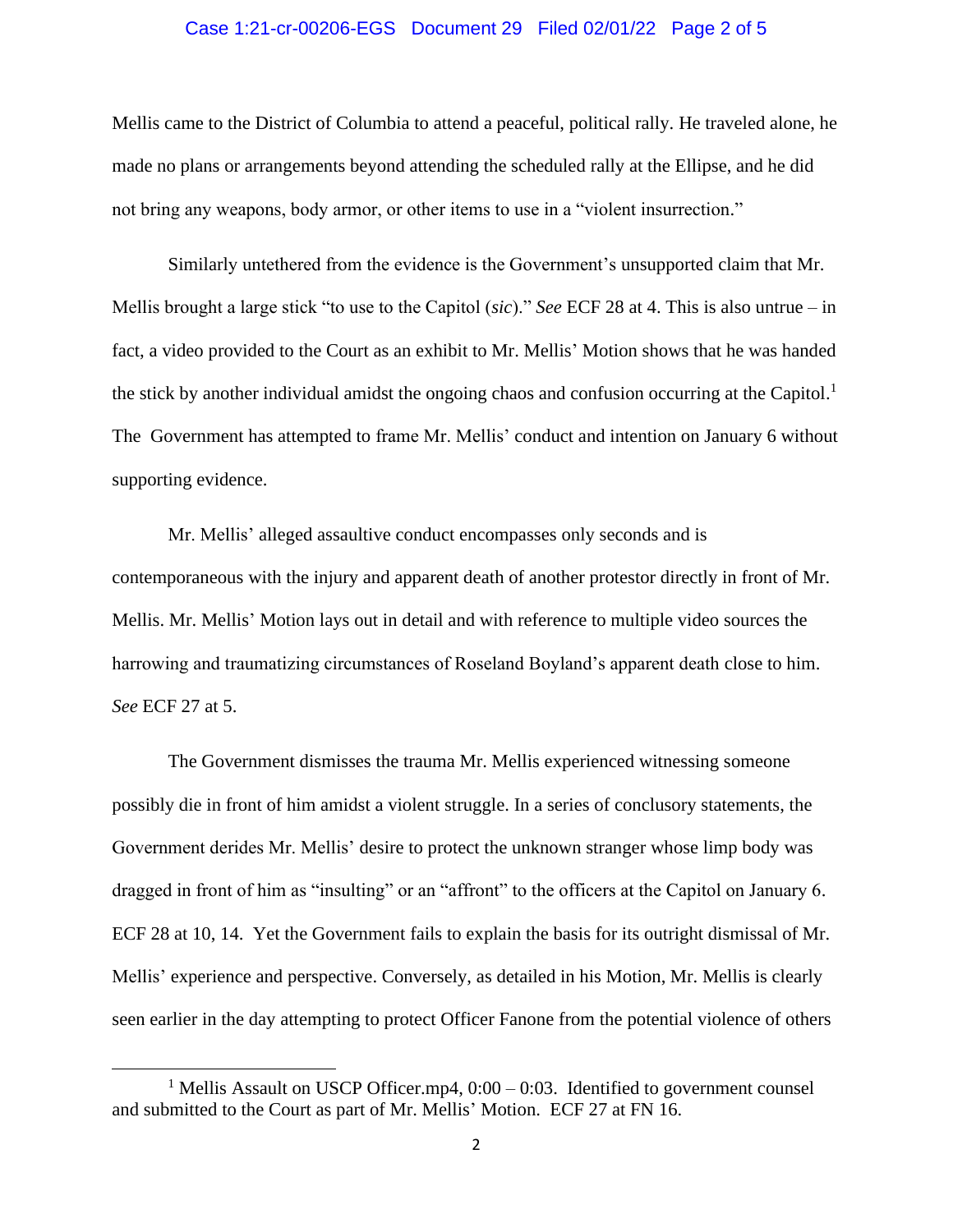#### Case 1:21-cr-00206-EGS Document 29 Filed 02/01/22 Page 3 of 5

in the crowd. Such efforts are consistent with Mr. Mellis' purpose for being in the District – to show and communicate political support, rather than to commit violence. The Government does not explain why it considers Mr. Mellis' efforts to protect Officer Fanone - exhortations to the crowd "not to hurt" the officer - to be "an affront to the heroic officers… who risked their lives to protect our democracy." *Id* at 10.

The Government's assertion that Mr. Mellis is a flight risk is similarly supported by scant evidence on the record. Essentially, the Government argues that because Mr. Mellis could face a potential sentence of several years if convicted, he is *ipso facto* a flight risk. *See id.* at 13. This claim is belied by Mr. Mellis' deep personal and professional ties to Virginia. Moreover, the Government ignores the fact that his partner, with whom he was living in Tennessee at the time of his arrest, has already been screened and approved as a third-party custodian. The Court is equipped with extensive tools for supervision, and any concerns the Court may have about Mr. Mellis' risk of flight can be more than adequately addressed through strict conditions of release and close supervision. The Government does not point to any history by Mr. Mellis of avoiding Court or failing to appear when he previously faced a multi-year period of incarceration and gives no reason why he automatically becomes a flight risk now.

Mr. Mellis urges the Court to not be swayed by the Government's rhetoric. A clear-eyed, objective evaluation of Mr. Mellis' documented conduct on January 6, 2021, demonstrate that his discrete, isolated acts with the piece of wood were in direct and immediate response to the ongoing harm that another person was suffering. Just as he attempted to do with Officer Fanone, Mr. Mellis sought to mitigate and neutralize the violent behavior that he witnessed. At the very least, for purposes of this request to reconsider his detention, any concern about Mr. Mellis' dangerousness can be entirely cabined within the utterly unique events of January 6, 2021. In the

3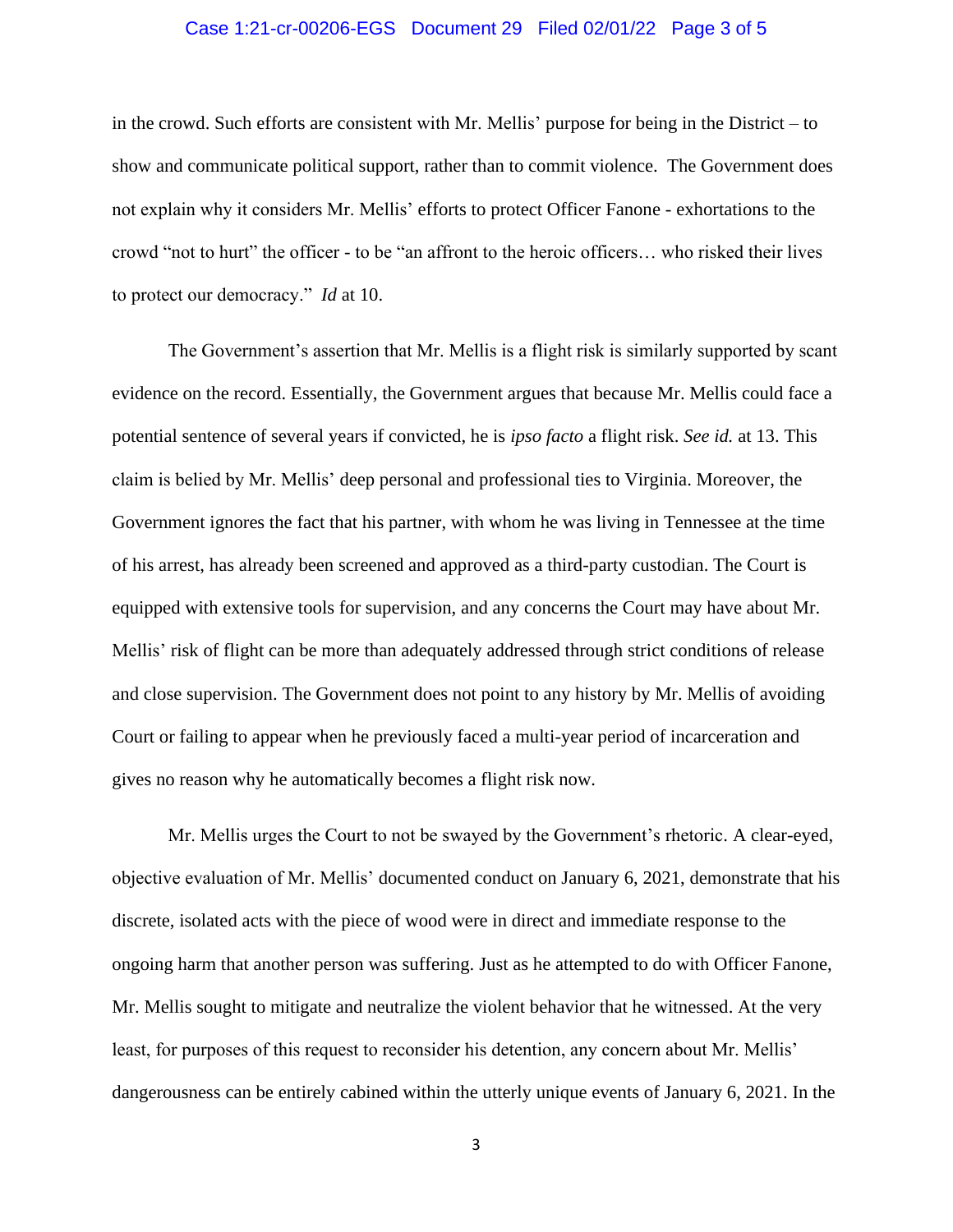### Case 1:21-cr-00206-EGS Document 29 Filed 02/01/22 Page 4 of 5

ensuing four months between that day and his arrest, Mr. Mellis was not a danger to the public. Prior to January 6, 2021, Mr. Mellis demonstrated through his record of lawful behavior that he had left the decade-old transgressions of his youth behind him, along with his struggles with substance abuse. The Court has ample tools and resources to address any possible risk Mr. Mellis could pose through conditions of release and supervision.

There is a screened and approved third-party custodian, Kelly Wilde, who is ready to assist in those supervisory efforts and ensure Mr. Mellis is accountable to the Court. Ms. Wilde is part of a strong support system that Mr. Mellis enjoys in the community. She and Mr. Mellis' brother, Aaron Mellis, have written letters in support of Mr. Mellis.<sup>2</sup>

To continue Mr. Mellis' detention requires an actual showing of dangerousness or risk of flight, not conclusory statements about Mr. Mellis' motivations or rhetorical appeals to the bravery of law enforcement officers. The Government has failed to make such a showing and therefore the Court should release Mr. Mellis.

WHEREFORE, for the reasons detailed in Mr. Mellis' Motion as well as those detailed *supra*, Mr. Mellis respectfully requests that the Court release him.

Respectfully submitted,

 $/s/$ 

David Benowitz D.C. Bar No. 451557 Price Benowitz LLP 409 Seventh Street, NW Suite 200 Washington, DC 20004 david@pricebenowitz.com *Counsel for Jonathan Mellis*

<sup>2</sup> Please see Exhibits A-R and B-R.